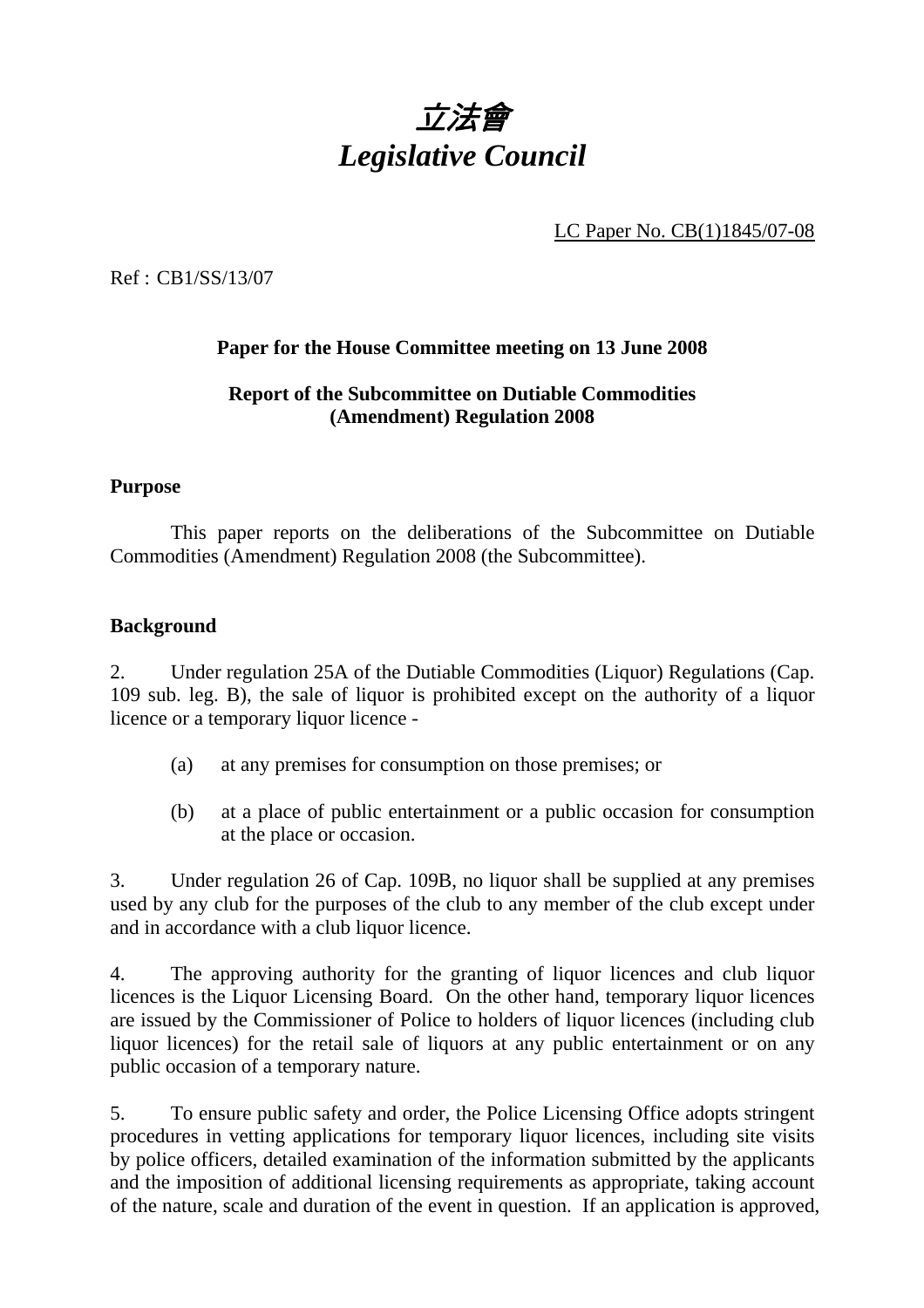the Police Licensing Office will issue a temporary liquor licence upon payment of licence fee. The fee for the licence is charged on a daily basis (per diem).

## **Dutiable Commodities (Amendment) Regulation 2008**

6. The fee for the issue of a temporary liquor licence is prescribed in item 6 of Part II of the Schedule to the Dutiable Commodities Regulations (Cap. 109 sub. leg. A). The current fee is \$335 per diem.

7. Dutiable Commodities (Amendment) Regulation 2008 (the Amendment Regulation) is made by the Secretary for Financial Services and the Treasury (SFST) under section 29A of the Interpretation and General Clauses Ordinance (Cap. 1) by virtue of section 6 of the Dutiable Commodities Ordinance (Cap. 109). Section 29A of Cap. 1 empowers the Financial Secretary (which means also SFST by virtue of section 3 of Cap. 1) to revise certain fees and charges. The Amendment Regulation was gazetted on 16 May 2008 and tabled at the Legislative Council on 21 May 2008. The Amendment Regulation proposes to increase the fee for the issue of a temporary liquor licence from \$335 per diem to \$385 per diem with effect from 11 July 2008.

#### **The Subcommittee**

8. The House Committee agreed at its meeting on 23 May 2008 to form a Subcommittee to study the Amendment Regulation. Hon Tommy CHEUNG Yu-yan was elected Chairman of the Subcommittee. The membership list of the Subcommittee is in **Appendix I**. The Subcommittee held one meeting with the Administration.

## **Deliberations of the Subcommittee**

#### The proposed fee increase for temporary liquor licence

9. Members have noted that the Amendment Regulation seeks to increase the fee for a temporary liquor licence by 15% and asked about the justifications for the proposed increase. The Administration explains that it is the Government's established policy to set fees charged by the Government at levels adequate to recover the full cost of providing the goods or services. The last two occasions on which the temporary liquor licence fee was revised were 2001 (from \$240 to \$290) and 2006 (from \$290 to \$335) respectively. Members have noted that in the latest costing review at 2008-2009 prices, the unit cost for the processing of applications for temporary liquor licence is \$630, and the existing fee of \$335 is only meeting about 53% of the unit cost. Details of the cost computation are set out in **Appendix II**. In line with the Government-wide general guidelines for gradually bringing fees that are recovering at a rate below the full-cost level to the full-cost recovery level, the Administration has proposed a 15% upward fee adjustment to \$385.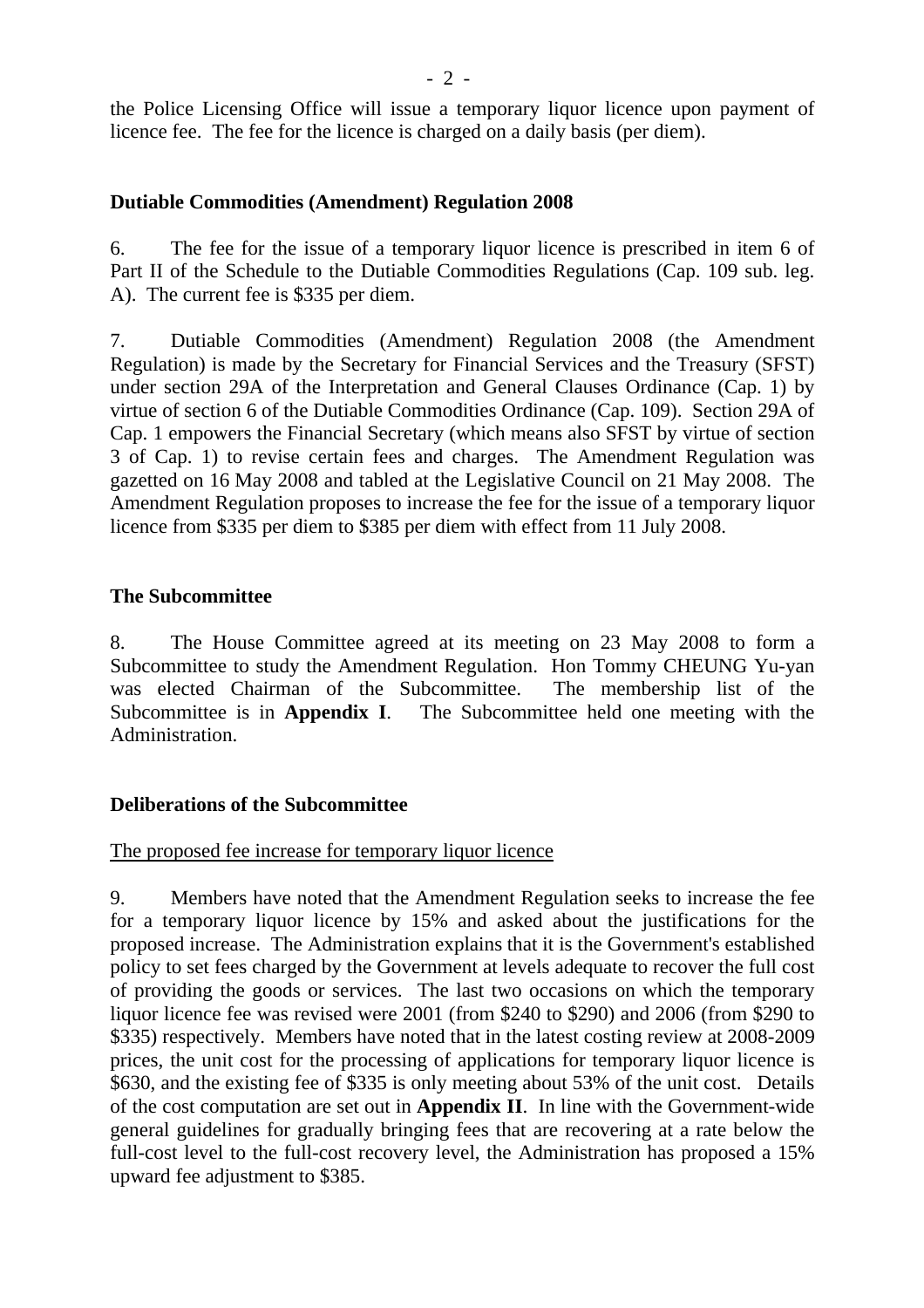10. Regarding the reasons for the increase in the unit cost for processing applications for temporary liquor licence, the Administration has explained that the mild increase in the unit cost as revealed in the latest costing exercise was mainly attributable to the increase in staff cost by \$51 per unit (from \$547 at 2005-2006 prices to \$598 at 2008-2009 prices). Such increase has arisen from the increase in salary of the officers deployed to process applications.

11. Members understand the need for the Administration to adjust fees for Government services to achieve cost recovery. Noting that the last fee increase for temporary liquor licence took effect two years ago, they consider the proposed increase in fee reasonable and acceptable. Members further note that the number of temporary liquor licences granted in 2005, 2006 and 2007 were 134, 128 and 147 respectively. The number of days for which the licence was granted ranged from 1 day to 45 days. In 2007, a license was granted with an average of 2.1 days. Given the small number of applications in previous years, the impact of the proposed fee increase on applicants would not be significant.

## Future fee adjustment for temporary liquor licence

12. Members have enquired the Administration's plan to adjust the fee for temporary liquor licence in the future. The Administration explains that the proposed fee increase will bring the cost recovery rate to 61%. It is the Administration's policy to achieve full-cost recovery within three to seven years for fees with an existing cost recovery rate of between 40% and 70% of target, through a 15% increase each year. The Administration advises that costing exercises are conducted regularly, generally on an annual basis. The Administration assures members that it will closely monitor changes in costs and a decision on fee adjustment will only be made after taking into account the results of costing reviews and the prevailing economic situation.

13. In this regard, the Subcommittee has noted the Administration's efforts in enhancing the efficiency and effectiveness of the licensing regime for temporary liquor licence. The Administration points out that the unit cost for processing applications for temporary liquor licence has, in fact, decreased substantially in the past eight years, mainly due to the introduction of a computer system in 2001 (Central Licensing and Registration Phase II). The Police Licensing Office is committed to providing an efficient and professional service to members of the public. Officers of the licensing office stand ready to work with the applicants to process licence applications in an efficient manner. Members have urged the Administration to keep up its efforts in this regard.

# **Conclusion**

14. The Subcommittee has completed the scrutiny of the Amendment Regulation and did not raise objection to it. The Subcommittee and the Administration will not make amendment to the Amendment Regulation.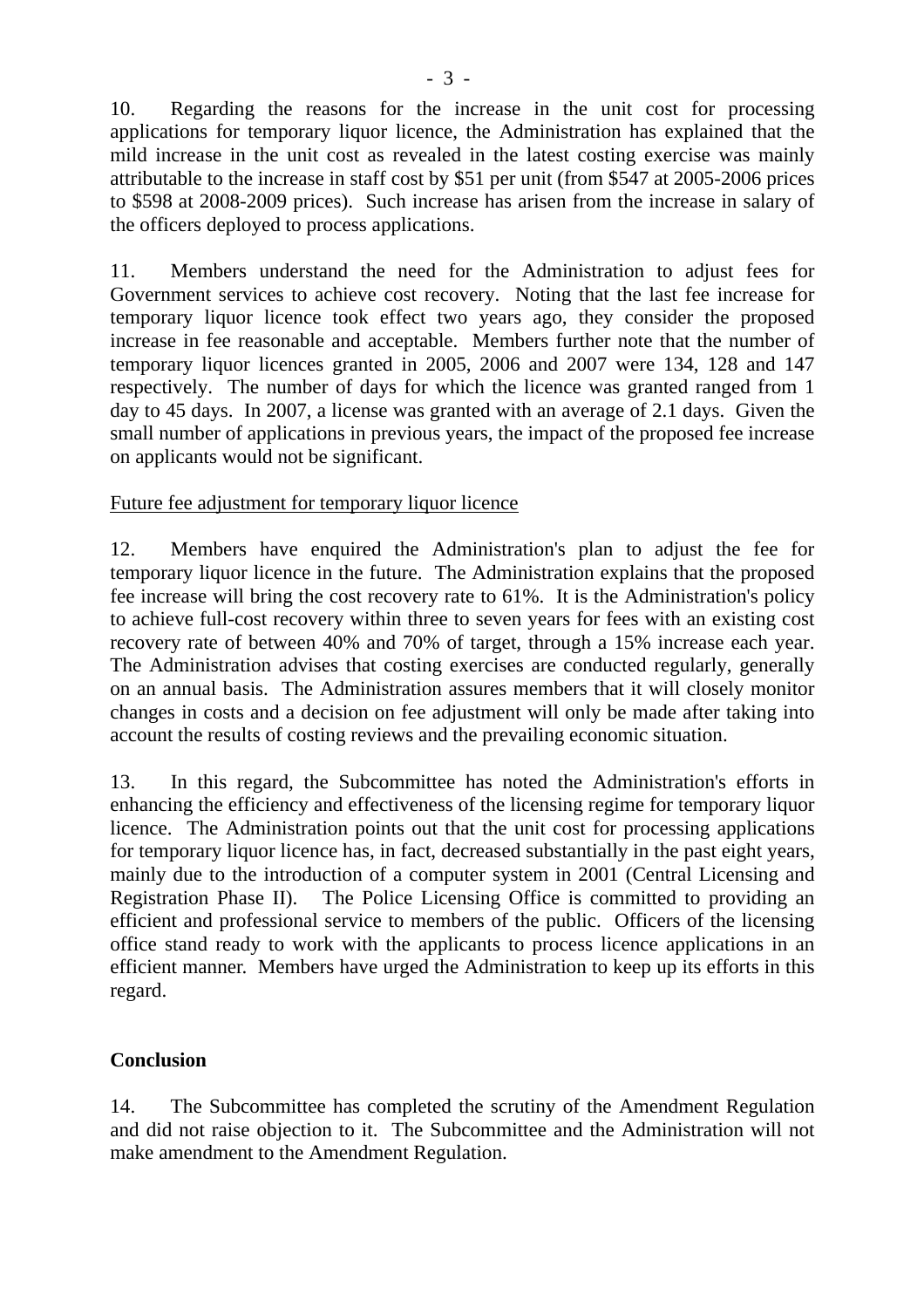# **Advice sought**

15. The House Committee is invited to note the deliberations of the Subcommittee.

Council Business Division 1 Legislative Council Secretariat 11 June 2008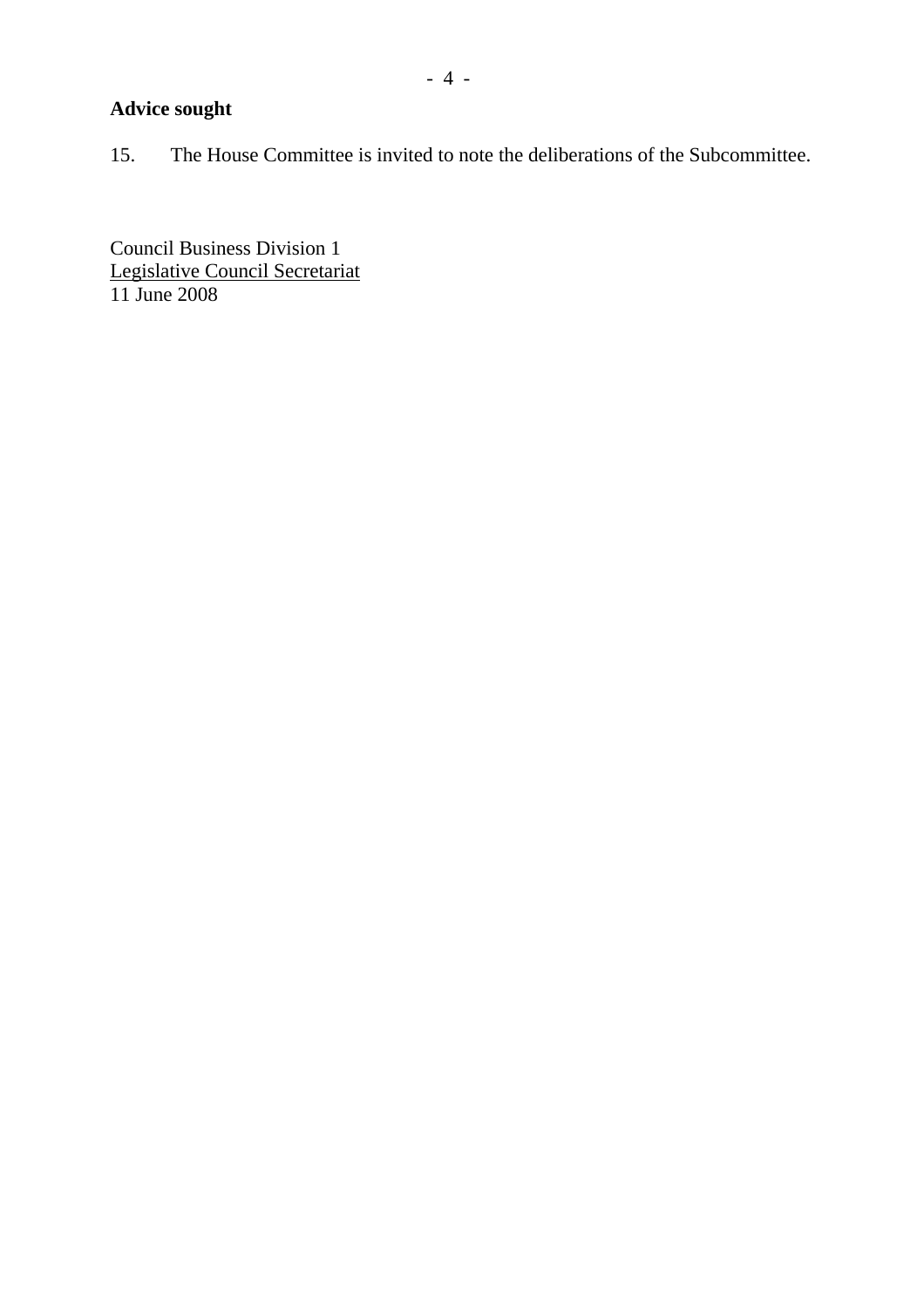# **Appendix I**

# **Subcommittee on Dutiable Commodities (Amendment) Regulation 2008**

# **Membership List**

| <b>Chairman</b>      | Hon Tommy CHEUNG Yu-yan, SBS, JP            |
|----------------------|---------------------------------------------|
| <b>Members</b>       | Hon Mrs Selina CHOW LIANG Shuk-yee, GBS, JP |
|                      | Hon SIN Chung-kai, SBS, JP                  |
|                      | Hon Jeffrey LAM Kin-fung, SBS, JP           |
|                      | Hon WONG Ting-kwong, BBS                    |
|                      | Hon Ronny TONG Ka-wah, SC                   |
|                      | Hon CHIM Pui-chung                          |
|                      | (Total: 7 Members)                          |
| <b>Clerk</b>         | Ms Connie SZETO                             |
| <b>Legal Adviser</b> | Mr Timothy TSO                              |
| <b>Date</b>          | 5 June 2008                                 |